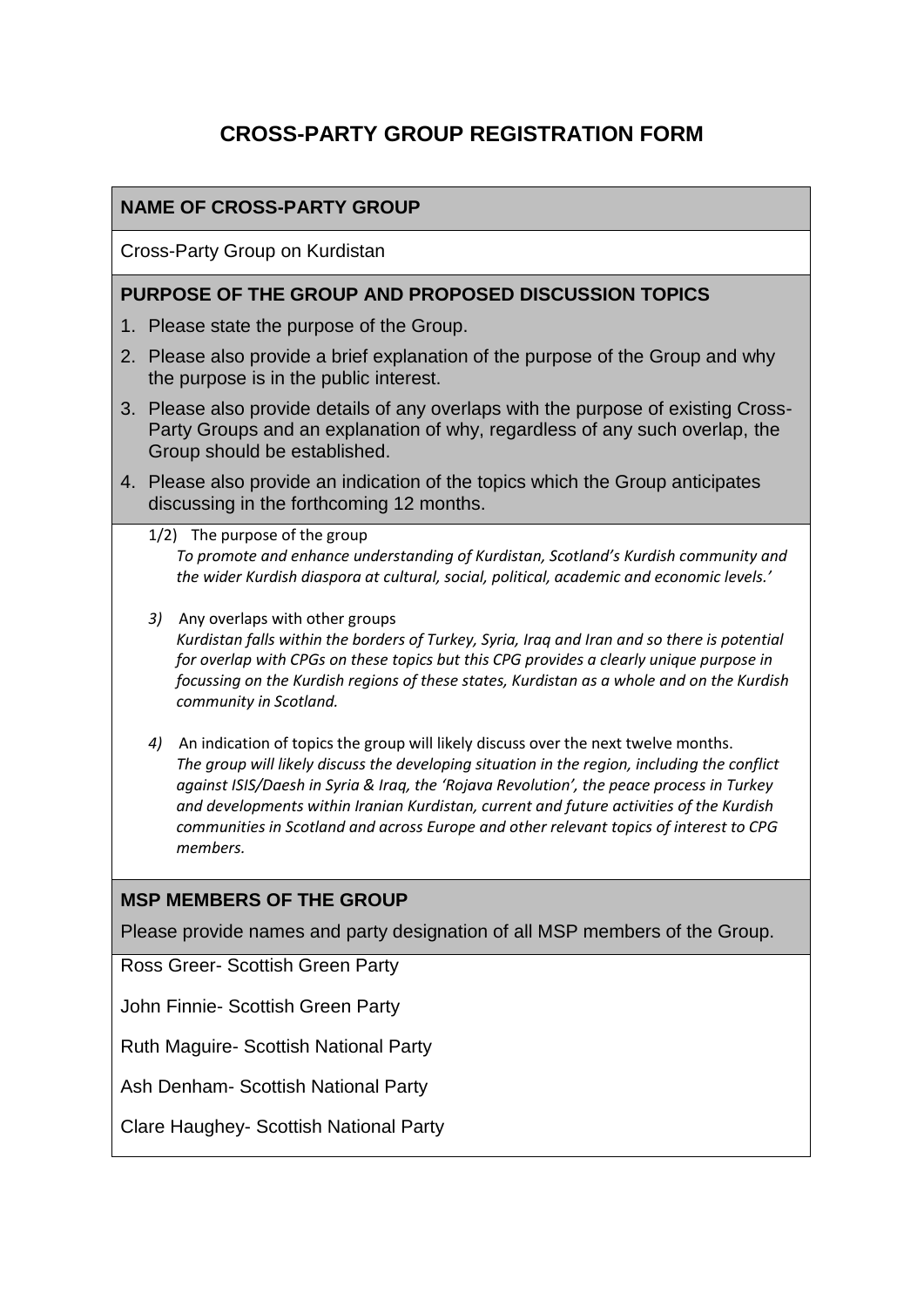Pauline McNeill- Scottish Labour

Bob Doris – Scottish National Party

James Dornan – Scottish National Party

#### **NON-MSP MEMBERS OF THE GROUP**

For organisational members please provide only the name of the organisation, it is not necessary to provide the name(s) of individuals who may represent the organisation at meetings of the Group.

| Individuals   |                                           |
|---------------|-------------------------------------------|
| Organisations | <b>Scottish Solidarity With Kurdistan</b> |
|               | <b>Scottish Global Forum</b>              |

# **GROUP OFFICE BEARERS**

Please provide names for all office bearers. The minimum requirement is that two of the office bearers are MSPs and one of these is Convener – beyond this it is a matter for the Group to decide upon the office bearers it wishes to have. It is permissible to have more than one individual elected to each office, for example, co-conveners or multiple deputy conveners.

| Convener               | <b>Ross Greer</b>   |
|------------------------|---------------------|
| <b>Deputy Convener</b> | <b>Ruth Maguire</b> |
| Secretary              |                     |
| Treasurer              |                     |

#### **FINANCIAL BENEFITS OR OTHER BENEFITS**

Please provide details of any financial or material benefit(s) the Group anticipates receiving from a single source in a calendar year which has a value, either singly or cumulatively, of more than £500. This includes donations, gifts, hospitality or visits and material assistance such as secretariat support.

#### N/A

# **SUBSCRIPTION CHARGED BY THE GROUP**

Please provide details of the amount to be charged and the purpose for which the subscription is intended to be used.